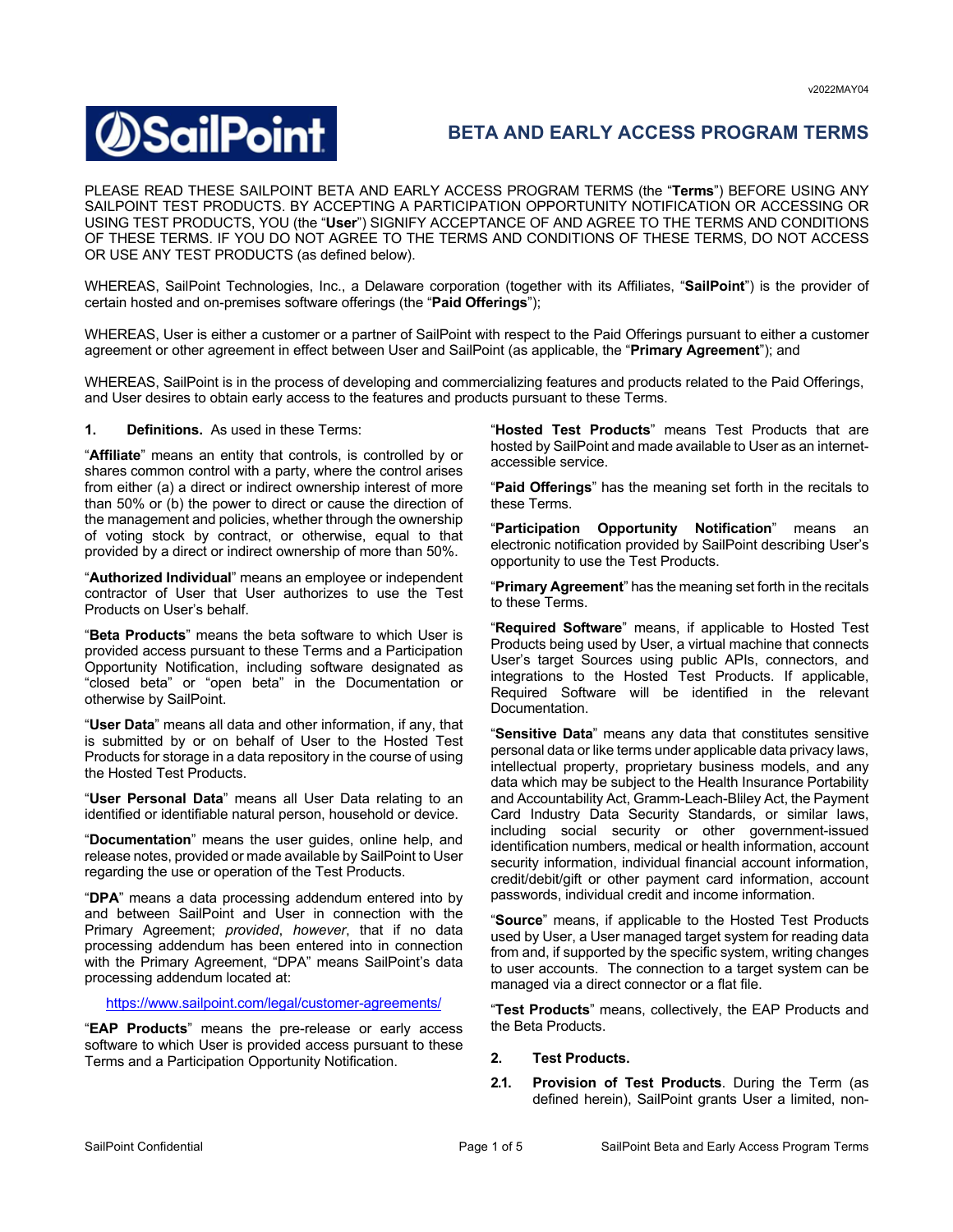exclusive, non-transferrable, non-sublicensable right to access and use the Test Products in accordance with the Documentation, in each case subject to these Terms. User's use of the Test Products shall be solely for User's internal business operations for the sole purposes of evaluating and testing the Test Products.

- **2.2. Required Software for Hosted Test Products**. User acknowledges that use of certain Hosted Test Products requires the installation of the Required Software as a pre-requisite for using the Hosted Test Products. User agrees to install all Required Software, including any required updates if and when available. To the extent applicable to the Hosted Test Products, SailPoint hereby grants to User a limited, non-exclusive, nontransferable (except in accordance with Section 12.1 (Assignment)), non-sublicensable license to install, execute, copy, display, or otherwise use the Required Software in accordance with the Documentation, solely in connection with the Hosted Test Products, during the Term, in each case subject to these Terms.
- **2.3. Authorized Individuals**. User will cause Authorized Individuals to abide by these Terms. Any action or omission of an Authorized Individual, which, if attributable to User would constitute a breach of these Terms by User, will be deemed to be a breach of these Terms by User. SailPoint may terminate or suspend any Authorized Individual's access to the Test Products for any breach without notice.

#### **3. User Responsibilities and Restrictions.**

- **3.1. Hosted Test Product User Responsibilities**. User is responsible for all activities conducted by it or through the accounts of its Authorized Individuals on the Hosted Test Products. Except for SailPoint's obligations described in Section 7 (Confidentiality) and Section 9 (Data Security and Processing), with respect to Hosted Test Products, User shall (i) have sole responsibility for the accuracy, security quality, and legality of the User Data and the means by which User acquired the User Data and the right to provide the User Data for the purposes of these Terms (including ensuring the receipt of all permissions from individuals and other third parties as may be necessary in order to provide the User Data for the purposes contemplated in these Terms); (ii) be responsible for the security and confidentiality of User's and its Authorized Individuals' account information; (iii) be responsible for maintaining a back-up of all User Data; and (iv) prevent unauthorized access to, or use of, the Hosted Test Products, and notify SailPoint promptly of any unauthorized access or use.
- **3.2. Compliance with Laws**. User shall comply with all applicable local, state, national, and foreign laws, rules, and regulations ("**laws**") in connection with its use of the Test Products, collection and other processing of all User Data (if applicable), and performance under these Terms, including those laws related to employment, data privacy and protection, and international activities. User acknowledges that SailPoint exercises no control over any User Data

transmitted by User or Authorized Individuals to or through the Hosted Test Products. SailPoint may impose limits on the use or access to the Test Products as required by applicable law.

- **3.3. Restrictions**. User and its Authorized Individuals shall not, and shall not permit any third party to: (i) copy or republish the Test Products; (ii) make the Test Products available to any person other than Authorized Individuals; (iii) rent, lend, sell, sublicense, or use the Test Products to provide service bureau, time-sharing or other services to third parties; (iv) send or store in the Hosted Test Products any Sensitive Data; (v) send or store any User Personal Data in the Hosted Test Products that is not necessary for SailPoint to provide the Hosted Test Products or is in violation of laws; (vi) install the Required Software in, or connect a Source to the Hosted Test Products from, any country that has data residency or data transmission restrictions, including, but not limited to, Russia and the People's Republic of China; (vii) send or store viruses, spyware, ransomware, timebombs, Trojan horses, or other harmful or malicious code, or files to or in connection with the Hosted Test Products; (viii) send or store infringing, offensive, harassing or otherwise unlawful material in connection with the Hosted Test Products; (ix) modify or create derivative works based upon the Test Products or Documentation; (x) remove, modify, or obscure any copyright, trademark, or other proprietary notices contained in the Test Products or Documentation; (xi) reverse engineer, decompile, disassemble, or otherwise attempt to derive the source code used or embodied in the Test Products, which for the avoidance of doubt includes the related algorithms. methods, and techniques; (xii) discuss the Test Products with anyone other than individuals within SailPoint's or the User's organization or designated in writing by SailPoint; (xiii) take "screen shots" or otherwise attempt to record or document the interface or functionality of the Test Products; provided, that the foregoing shall not restrict User or its Authorized Individuals from (y) providing "screen shots" or other documentation regarding the functionality of the Test Products to individuals within the User organization who reasonably need to access the documentation for purposes of evaluating the Test Products or (z) disclosing the documentation to SailPoint in connection with User's provision of Feedback pursuant to Section 4.3 (Feedback) below; (xiv) access or use the Test Products or Documentation for benchmarking purposes or in order to build a similar or competitive product; or (xv) exploit the Test Products or Documentation in any unauthorized way whatsoever, including by trespassing or burdening network capacity. If for some reason these restrictions are prohibited by applicable law or by an agreement SailPoint has with one of its licensors, then the activities are permitted only to the extent required to comply with the law or agreement.
- **3.4. Use Limitations; Data Transfer**. SailPoint does not recommend that User use the Test Products for purposes of supporting critical functions of User's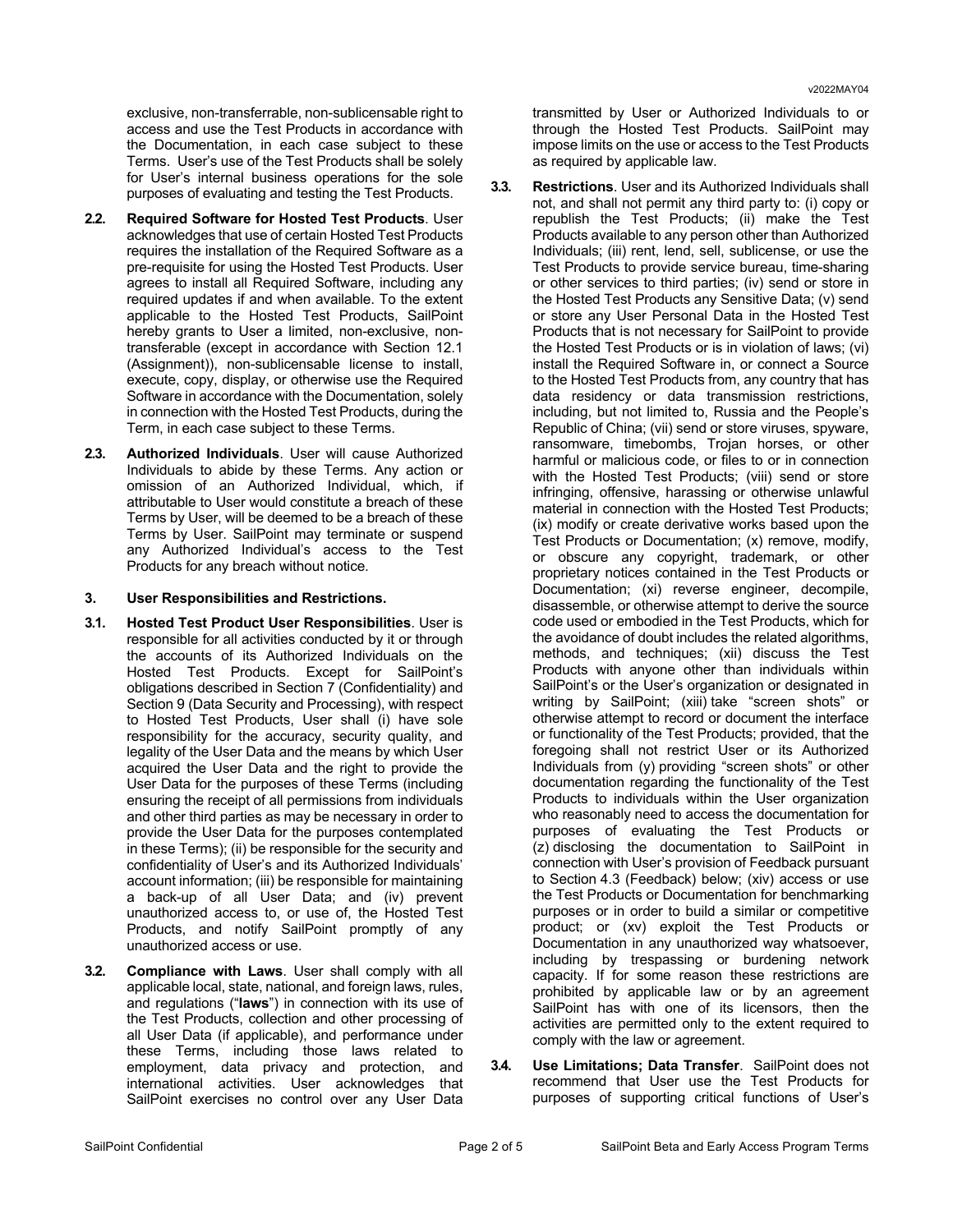business or operations, including in connection with User's production information technology environment. User assumes the sole risk and liability for using the Test Products to support critical functions of its business or operations or in connection with its production information technology environment. User acknowledges and agrees that the Test Products may be discontinued at any time in accordance with these Terms and that, with respect to Hosted Test Products, any User Data provided through the Hosted Test Products prior to the discontinuation may not be capable of being transferred to a Paid Offering or of otherwise being retained by SailPoint for use or access by User.

### **4. Intellectual Property.**

- **4.1. Ownership and Reservation of Rights of SailPoint Intellectual Property**. SailPoint, its Affiliates and its licensors own and, except for the limited rights expressly granted to User under these Terms, retain all right, title, and interest in and to the Test Products, Documentation and any other materials provided by SailPoint or its licensors under these Terms, including all modifications and derivative works related thereto, regardless of whether created by SailPoint or User, and intellectual property rights in the foregoing. No rights are granted to User under these Terms other than expressly set forth in these Terms.
- **4.2. Rights in User Data Submitted to Hosted Test Products**. As between SailPoint and User, User owns any User Data. To the extent applicable with respect to Hosted Test Products used by User, User hereby grants and agrees to grant to SailPoint and its Affiliates a worldwide, non-exclusive, transferable, sublicensable, royalty-free license to host, copy, transmit, display, and process the User Data as reasonably necessary to (a) provide the Hosted Test Products to User and (b) monitor, modify, and improve (including develop) the Hosted Test Products; *provided, however*, that if any of the User Data constitutes User Personal Data, the use described in (b) shall not include building or modifying household or consumer profiles, or cleaning or augmenting data acquired from another source.
- **4.3. Feedback**. To the extent User or any of its Authorized Individuals provides any suggestions for modification or improvement or other comments, code, information, know-how, or other feedback (whether in oral or written form) relating to the Test Products ("**Feedback**"), User hereby grants to SailPoint a perpetual, irrevocable, worldwide, non-exclusive, transferable, sublicensable, royalty-free license to use and commercially exploit the Feedback in any manner SailPoint sees fit without accounting or other obligation. User further agrees to cooperate with SailPoint by proactively providing Feedback and otherwise participating in the Feedback process in any way that SailPoint may reasonably request.
- **4.4. Usage Data for Hosted Test Products**. SailPoint may collect and retain, during and after the Term for

purposes of SailPoint's business, usage data that is derived from the operation of the Hosted Test Products, including patterns identified through the use of the Hosted Test Products and algorithms, log data and data regarding the performance and availability of the Hosted Test Products ("**Usage Data**"). If SailPoint provides Usage Data to any third party, the Usage Data shall be aggregated and anonymized so as not to disclose User's or any Authorized Individual(s) identity.

**5. Fees**.During the Term, the Test Products are available on a free trial basis, unless User is notified otherwise by SailPoint. Continued use of the Test Products after the Term may be subject to a subscription fee or other payment. If a fee applies, User must request use of the Test Products from SailPoint under terms and conditions separate from these Terms.

### **6. Term, Suspension, and Termination**

- **6.1. Term**. The term of these Terms (the "**Term**") shall begin on the date that User accepts the Participation Opportunity Notification (including these Terms) and continues until the term stated in the Participation Opportunity Notification, if any, has expired or until these Terms have been terminated. These Terms may be terminated at any time by SailPoint for any reason.
- **6.2. Retrieval of User Content from Hosted Test Products**. SailPoint shall have no obligation to maintain or provide any User Data from Hosted Test Products upon expiration or termination of these Terms. SailPoint will not be required to remove copies of the User Data from its backups until such time as the backup copies are scheduled to be deleted in the normal course of business; provided that in all cases SailPoint will continue to protect the User Data in accordance with Section 8 (Confidentiality).
- **6.3. Effect of Termination**. Upon expiration or termination of these Terms, all access to the Test Products and, if applicable, licenses to the Required Software granted to User under these Terms and any Participation Opportunity Notifications shall immediately terminate and User will cease using the Test Products and SailPoint Confidential Information. Sections 3.3 (Restrictions), 4 (Intellectual Property), 6.3 (Effect of Termination), 7 (No Warranties), 8 (Confidentiality), 10 (Indemnification), 11 (Limitations of Liability), and 12 (General Provisions) shall survive the expiration or termination of these Terms for any reason.

#### **7. No Warranties**.

**7.1. Disclaimer**. THE TEST PRODUCTS ARE PROVIDED "AS IS," "WHERE IS," AND "WITH ALL FAULTS." To the maximum extent permitted by applicable law, SailPoint makes no warranties of any kind, whether express, implied, statutory, or otherwise, and specifically disclaims all warranties of fitness for a particular purpose, merchantability, accuracy of informational content, systems integration, noninfringement, non-interference with enjoyment or otherwise. SailPoint does not warrant that the Test Products will be error free or uninterrupted, nor does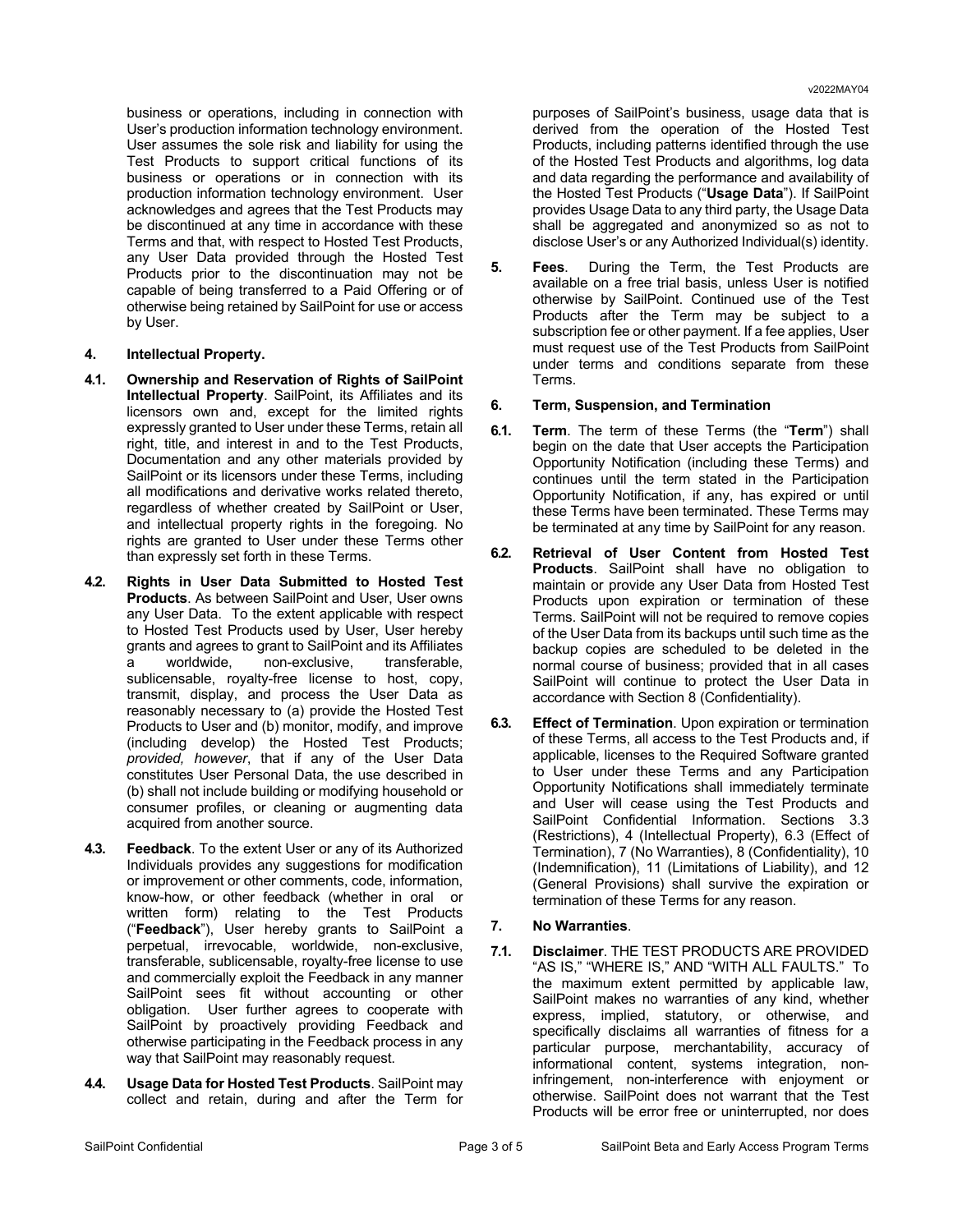SailPoint warrant that it will preserve or maintain any User Data without loss. SailPoint has no support obligations for the Test Products under these Terms and is not responsible for any downtime or other issues that may arise within User's information technology environment (including within third party business applications used by User) in connection with the Test Products.

**7.2. Third Party Services for Hosted Test Products**. The Hosted Test Products may integrate with, link to, or otherwise allow User to export User Data to, products and/or services offered by third parties ("**Third Party Services**"). SailPoint has no control over, does not endorse and is not responsible for the Third Party Services. To the extent User elects to export User Data from Hosted Test Products to any Third Party Services, User acknowledges and agrees that SailPoint will not be responsible or liable for any damage or loss to User Data resulting from User's use of, or reliance on, Third Party Services. In addition, SailPoint will not be responsible or liable for any damage to, or disruption of, Third Party Services that occurs as a result of User exporting User Data to a Third Party Services or otherwise in connection with User integrating Third Party Services with the Hosted Test Products. User further acknowledges and agrees that the foregoing shall in no way limit the warranty disclaimers provided in Section 7.1. User's use of Third Party Services is subject to the terms and conditions applicable to the Third Party Services.

#### **8. Confidentiality**.

- **8.1.** As used in these Terms, "**Confidential Information**" means all proprietary, non-public information disclosed by a party (the "**Disclosing Party**") to the other party (the "**Receiving Party**"), directly or indirectly, which, (a) if in written, graphic, machine-readable or other tangible form, is marked as "confidential" or "proprietary," (b) if disclosed orally or by demonstration, is identified at the time of initial disclosure as confidential and is confirmed in writing to the Receiving Party to be "confidential" or "proprietary" within thirty (30) days of the disclosure, or (c) reasonably appears to be confidential or proprietary because of the circumstances of disclosure and the nature of the information itself. The Test Products (including the existence and functionality of the Test Products), the Documentation, business and marketing plans, technology and technical information, product designs, and business processes of SailPoint shall be the Confidential Information of SailPoint. User Data, if provided, shall be the Confidential Information of User.
- **8.2.** "**Confidential Information**" does not include information that: (a) is known publicly at the time of the disclosure by the Disclosing Party or becomes known publicly after disclosure through no fault of the Receiving Party; (b) is known to the Receiving Party at the time of disclosure by the Disclosing Party due to previous receipt from a source that was not bound by confidentiality obligations to the Disclosing Party at that time; or (c) is independently developed by the

Receiving Party without use of or reference to the Confidential Information as demonstrated by the written records of the Receiving Party.

- **8.3.** The Receiving Party shall not (a) use the Confidential Information of the Disclosing Party except to exercise its rights and perform its obligations under these Terms or (b) disclose the Confidential Information to any third party, except those of its employees, service providers, agents, and representatives who are subject to confidentiality obligations at least as stringent as the obligations set forth herein and have a "need to know" in order to carry out the purpose of these Terms. The Receiving Party shall use at least the same degree of care it uses to protect its own confidential information of like nature, but not less than a reasonable degree of care, to protect the Confidential Information of the Disclosing Party.
- **8.4.** The Receiving Party may disclose Confidential Information of the Disclosing Party to the extent the disclosure is required by law or order of a court or other governmental authority; provided that the Receiving Party shall use commercially reasonable efforts to promptly notify the Disclosing Party prior to the disclosure to enable the Disclosing Party to seek a protective order or otherwise prevent or restrict the disclosure.
- **9. Data Security and Processing**. To the extent that SailPoint processes User Personal Data on the behalf of User as Data Processor (as defined in the DPA) in the course of providing Hosted Test Products pursuant to these Terms, the parties will comply with the DPA.
- **10. Indemnification for User Data**. User will defend SailPoint and its Affiliates from any and all claims, demands, suits, or proceedings brought against SailPoint by a third party alleging a violation of a User's or third party's rights arising from or related to any User Data, including the User's provision of the User Data to SailPoint or its Affiliates or their respective use of the User Data in connection with providing the Hosted Test Products in accordance with these Terms. User will indemnify SailPoint for all damages and costs (including reasonable attorneys' fees) finally awarded by a court of competent jurisdiction, authorized arbitral panel, or paid to a third party in accordance with a written settlement agreement signed by User, in connection with any such claims, demands, suits, or proceedings.
- **11. Limitations of Liability**. In no event shall SailPoint be liable to User for any, indirect, special, punitive or consequential loss or damage, including loss of profits, loss of business, loss of revenue, loss of or damage to goodwill, loss of savings (whether anticipated or otherwise) or loss of data. To the maximum extent permitted by law and notwithstanding any other provision of these Terms, SailPoint's aggregate liability